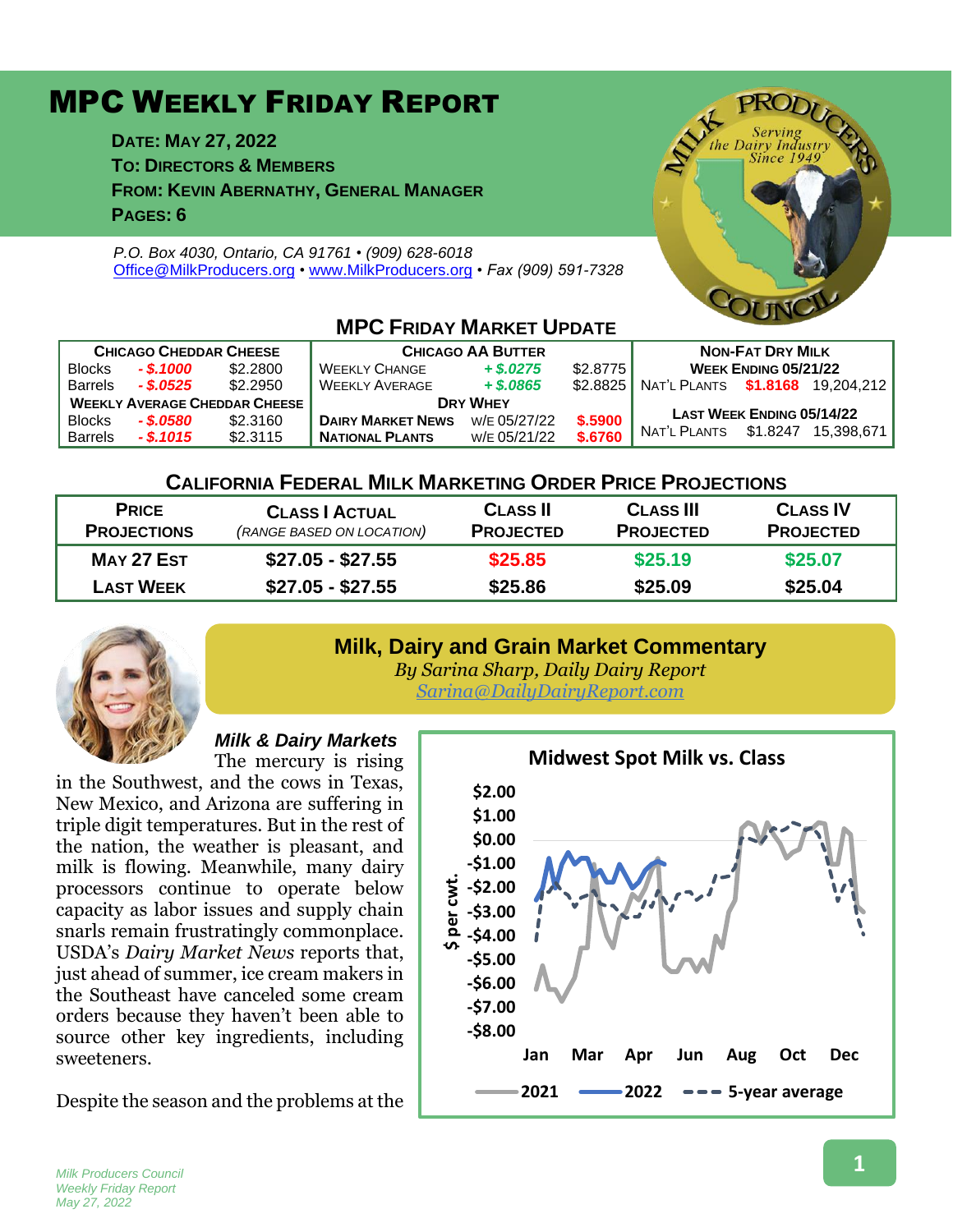

plants, the spring flush has not overwhelmed. Cheesemakers in the Midwest are able to buy quite a bit of spot milk at around \$2 below Class III, but in some areas, they're paying as much as  $75¢$  over the market. It's unusual to see premiums at this time of year, and it's raising concerns about summer supplies. If driers and cheese vats aren't full to the brim amid mild May temperatures, how much will output slow in the July and August heat?

Still, there is more than enough cheese to go around. There were 1.48 billion pounds in cold storage on April 30, edging just past April 2020

**Butter Stocks**

to set an all-time high. Exports are strong, but high prices are starting to chip away at domestic sales at the margins. That weighed on sentiment in Chicago this week. CME spot Cheddar barrels fell 5.25¢ to \$2.295 per pound. Blocks closed a dime lower at \$2.28.

Butter stocks grew seasonally from March to April, but the month-to-month stock build was about half as large as normal. There were 299.6 million pounds of butter in refrigerated warehouses at the end of last month, down 23.2% from the prior year and the lowest April tally since 2017. Sticker shock continues to trim sales, but the trade is apparently unconcerned. *Dairy Market News* reports that "expectations are anything but bearish." Spot butter rallied once again this week, climbing 2.75¢ to \$2.8775.

**J F M A M J J A S O N D 2022 2021 2020**

The powders climbed as well. CME spot nonfat

dry milk (NDM) jumped  $6¢$  to \$1.86. Manufacturers in the Central region report that NDM is "somewhat tight," and that loads are moving out of storage just weeks after production, which is unusual for this time of year. Similarly, processors in the East tell *Dairy Market News* that supplies are

**100**

**200**

**300**

**Million Pounds**

**Million Pounds** 

**400**



limited and demand is "more competitive."

Whey is plentiful thanks to robust cheese production. But as it traded below  $50¢$  once again Monday and Tuesday, the market may have overestimated the oversupply and attracted some buyers in the bargain. That lifted prices later in the week. Spot whey closed at 52.25 $\epsilon$ , up 1.5 $\epsilon$  from last Friday. U.S. whey and NDM are both selling at huge discounts to foreign product. But the markets remain concerned about export prospects given economic issues in China.

*Milk Producers Council Weekly Friday Report May 27, 2022*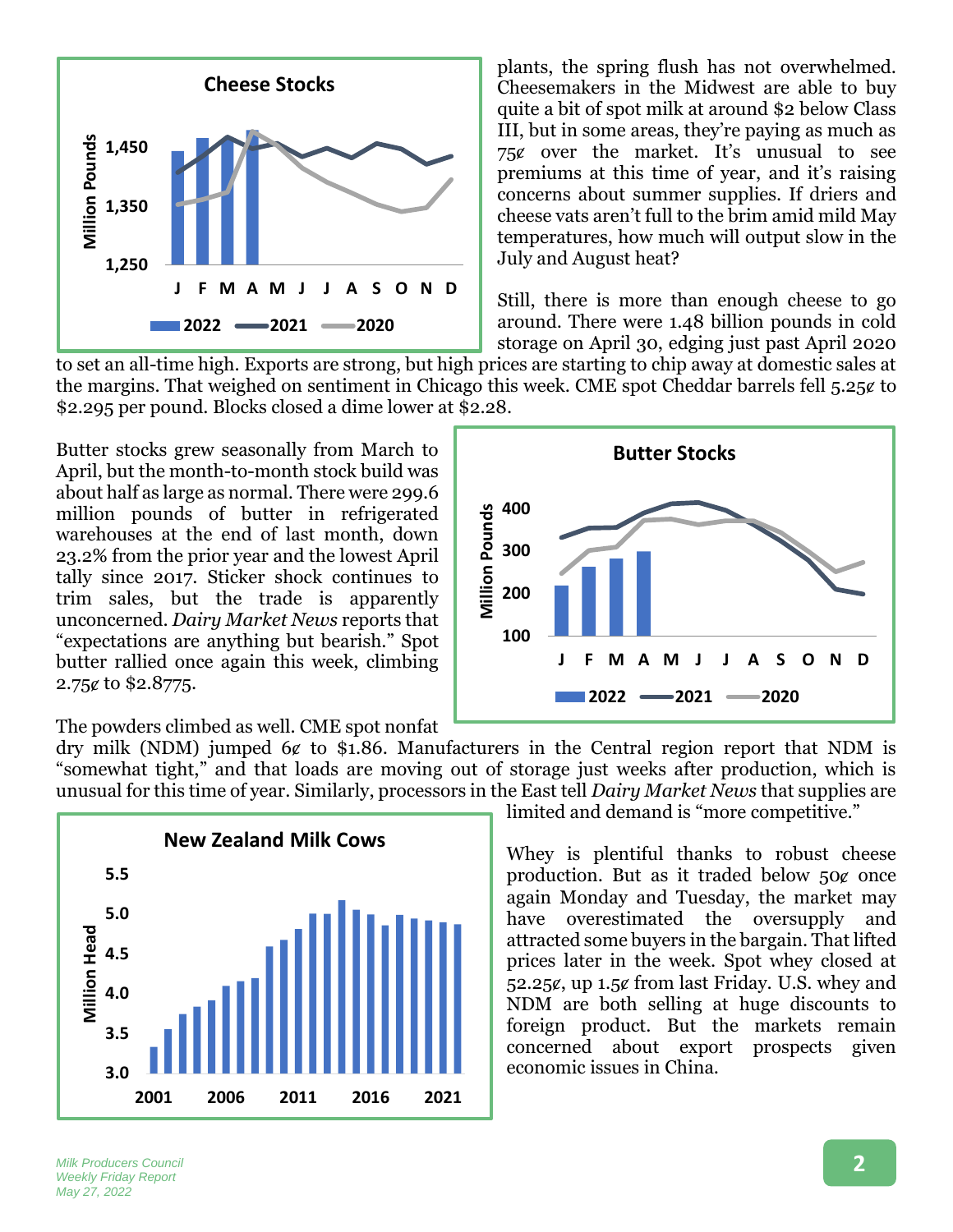As long as buyers are not deterred by strained budgets, U.S. dairy exports are likely to stay strong due to a lack of competition from the other major dairy suppliers. USDA describes European milk supplies as "relatively tight." In New Zealand, milk collections continue to disappoint. April output dropped to just 1.43 million metric tons (3.15 billion pounds), down 5.6% from a year ago. On a milk solids basis, kiwi milk output is down 3.9% for the season to date with just one month to go. If the weather cooperates, milk production could improve next season, but rapid growth is unlikely. Tightening environmental restrictions have capped cow numbers, and most dairy producers would rather stomach low milk yields than pay through the nose for supplemental feeds.



The trade remains anxious that high energy costs and lofty dairy product prices will erode consumer's appetites – and ability to pay – for dairy. But they shook off those concerns and largely shrugged off the decline in the spot Cheddar markets too. Class III futures finished mostly higher for the week, although the July contract took a small step back. Class IV futures surged to life-of-contract highs. Most contracts added between 50 and 70¢ this week. May through October Class IV futures are standing strong at \$25 per cwt. or higher.

#### *Grain Markets*

Farmers toiled from sunrise to sunset and into the night to get their crops in the ground over the past couple of weeks, and their hard work has paid off. As of May 22, they'd planted 72% of corn acreage, putting the planting pace just seven points behind the five-year average. Emergence also lagged but was catching up quickly, thanks to the recent heat spell. There were bouts of sunshine and some wet days in the major growing areas this week, but fieldwork continued. The forecast for next week calls for more of the same.

With the first major hurdle of the corn season largely in the tractor's rearview mirror, the grain markets sold off early in the week. Geopolitics added further pressure. A Russian official said that to assuage humanitarian concerns, Russia would magnanimously consider allowing exports of Ukrainian food, if the West would simply roll back its sanctions. That is a laughable prospect, but the wheat markets sold off nonetheless, and corn futures followed. July corn dipped to \$7.55 per bushel on Wednesday, a sevenweek low. December corn futures dropped as low as \$7.07. But the grain markets came roaring back today amid rumors that China was buying U.S. corn for fall delivery. The rumors seem unfounded, given that Brazilian corn is a better bargain. But the bulls pranced anyway. July corn settled at \$7.7725, down just 1.5 $\epsilon$  from last Friday. December corn closed at \$7.30, down 2 $\epsilon$  for the week.

Half of the soybean crop was in the ground by Sunday. Although that's just five points behind the average pace, there is still a lot of work to be done. With that in mind, soybean futures climbed once again this week. July soybeans headed into the long weekend at \$17.3225 per bushel, up  $27¢$  this week to the highest closing price since 2012. July soybean meal added another \$2.40 this week and reached \$432.30 per ton.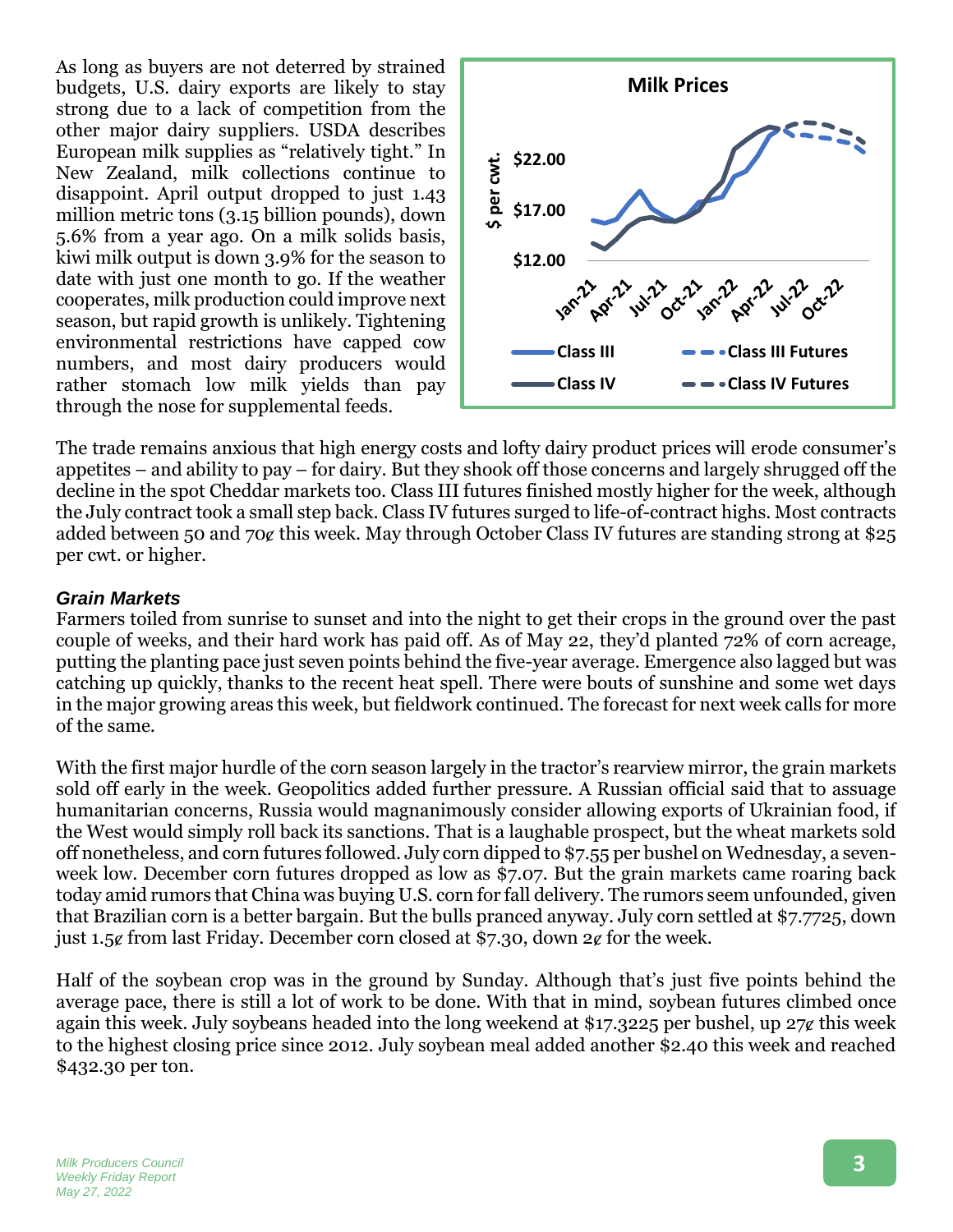#### **Producer Review Board Meeting June 6 in Modesto** *Courtesy of the [California Department of Food and Agriculture](https://www.cdfa.ca.gov/dairy/meetings.html)*

The California Department of Food and Agriculture (CDFA) today announced that a meeting of the Producer Review Board will be held on **Monday, June 6 at 10 a.m.** at the Stanislaus County Ag Commissioner's Office, Harvest Hall – Room D&E, 3800 Cornucopia Way, Suite B, Modesto.

Agenda topics include updates about the Quota Implementation Program (QIP), legal actions and petitions received. See the complete agenda and meeting announcement [here.](https://www.cdfa.ca.gov/dairy/meetings.html)

# **More Water Now Initiative Needed Now More Than Ever** *Written by [Edward Ring,](https://californiapolicycenter.org/people/edward-ring/) [More Water Now](https://morewaternow.com/)*

With the benefit of hindsight, there is little we would have changed in the [More Water](https://morewaternow.com/summary-of-initiative/)  [Now initiative](https://morewaternow.com/summary-of-initiative/) that we carefully crafted last summer and spent the Fall of 2021 and Winter of 2022 attempting to qualify for the November 2022 state ballot. The proof is in recent events, both meteorological and political.



From a meteorological perspective, California is about to endure what may be the driest summer in its history. Water allocations to many urban and agricultural water districts from the State Water Project have been reduced to as little as 5 percent of the normal allocation.

In Las Virgenes Municipal Water District, which [spans most of the coastal mountain](https://www.lvmwd.com/home/showdocument?id=1674) communities west of Los Angeles, over 3,000 households that have incurred "multiple violations" are having "water reduction devices will considerably slow water flow" [forcibly installed on their property.](https://www.cbsnews.com/losangeles/news/water-districts-targeting-wasteful-residents-as-historically-bad-drought-continues/)

In Santa Clara County, residents that don't submit to water rationing [face fines up to \\$10,000,](https://www.mercurynews.com/2022/05/24/california-drought-water-wasters-could-face-fines-of-up-to-10000-in-santa-clara-county-under-new-rules/) and the water district is encouraging residents to turn in their neighbors.

Farmers in the Sacramento Valley who may have thought their location north of the Delta and closer to the big northern rivers protected them are receiving a rude awakening. This year California's rice crop is expected to be cut to [half its normal size.](https://www.agalert.com/story/?id=15798)

From a political perspective, why is the wealthiest, most innovative state in America subjecting its citizens to water rationing, when solutions to water scarcity are everywhere? Why is a state that is home to some of the most productive farmland in this hungry world deliberately reducing its capacity to grow food?

*Continue reading this article and parts 1-7 of Ring's 15-part series, "The Abundance Choice," [here.](https://us5.campaign-archive.com/?e=6adbda60b7&u=5c1fb5b9c881f0d96edd64272&id=826d01b787)*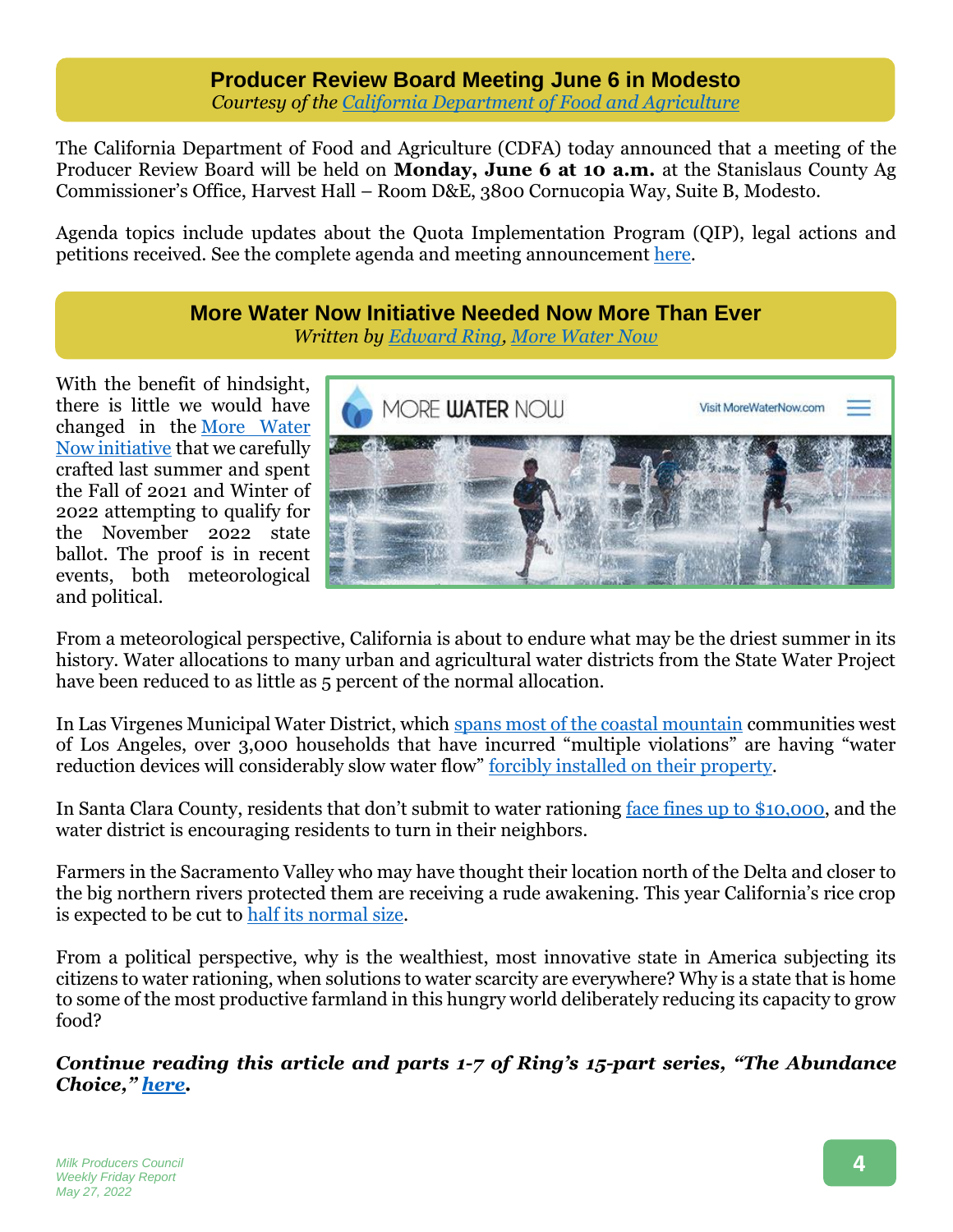# **CDRF Research Brief: Byproducts as Feeds; Good News for Dairy Intake** *Courtesy of the [California Dairy Research Foundation](https://cdrf.org/)*

In its most robust year yet, the California Dairy Research Foundation (CDRF) completed 11 research projects and science-based education and outreach programs in 2021. These included several research endeavors focused on methane mitigation; a nutritional study that sourced information from nearly 400 healthy Californians regarding their dairy intake habits and overall gut health; and a byproducts study which showed just how unique California dairy feeds are along with demonstrating the benefits of using up-cycled byproducts to producers, animals, and the environment.

A brief summary of two of the projects are included below. **See the full 2021 Annual Projects report [here.](https://cdrf.org/wp-content/uploads/2021/09/2021-cdrf-annual-projects-report.pdf)**

#### **Benefits of California Dairies Using Byproducts as Feeds**

Recently completed research explored the symbiotic relationship between California dairies and local crop producers that substantially reduces the waste from both industries and saves land and water resources for food production. Results of the authors' survey of California dairies showed that 95% of



respondents used byproducts in feed. California dairies feed cows a vast range of products, including items like carrots, grape pomace, and brewers' spent grains. More than 70 distinct byproducts were named, most of which are produced in California.

# **Dairy Intake not Associated with Gastrointestinal Inflammation**

Reaching into the consumer and nutrition marketplace, our research must address misinformed claims made by the expanding milk-alternatives market, which has led some consumers to perceive dairy as being pro-inflammatory and a cause of gastrointestinal discomfort. A recently completed CDRF-funded study put those assertions to the test.

In 2018 the **[USDA Western Human Nutrition Research Center](https://r20.rs6.net/tn.jsp?f=0012In5pmRsq8hpPT1p2KxDENXperyE5zj7CQKmWrnYw-gH2FBraVUG7feGWmz6KIiCCKDkGACTo2t5AqDEvLtatmapTKW-NGLuPxqV7FVXvd2smRYO0S_zjWoJDR1n2R-ESVC-SEJJlcwC51EzJhrPTKG9zD48vRlP2axSwUFwSuqhptczQx75VlLJsXu62MSUff6asCBk_Mc=&c=ol3-_ggjvYdssD988VBjWq1ot-kKZA9ASc8QFqcFaXHMGBonDBavWw==&ch=Kl1HobH43PkvMjpNrzpzuTeHXLaq3Dkv_gf8P2c9o-pByUjgeP6FDA==)** conducted an observational cross-sectional study of nearly 400 adult Californians to determine diet-health associations. The next year, with support funding from CDRF, the researchers extended the original study to measure additional and novel markers of gastrointestinal health and address hypotheses related specifically to dairy consumption. **This three-year project not only successfully demonstrated that dairy intake is not associated with gastrointestinal inflammation but demonstrated that dairy has the potential to improve gastrointestinal health.** The results demonstrate unequivocally that there is no association with total dairy intake, fluid milk intake, cheese intake, or yogurt intake with markers of gastrointestinal inflammation in a healthy Californian cohort.